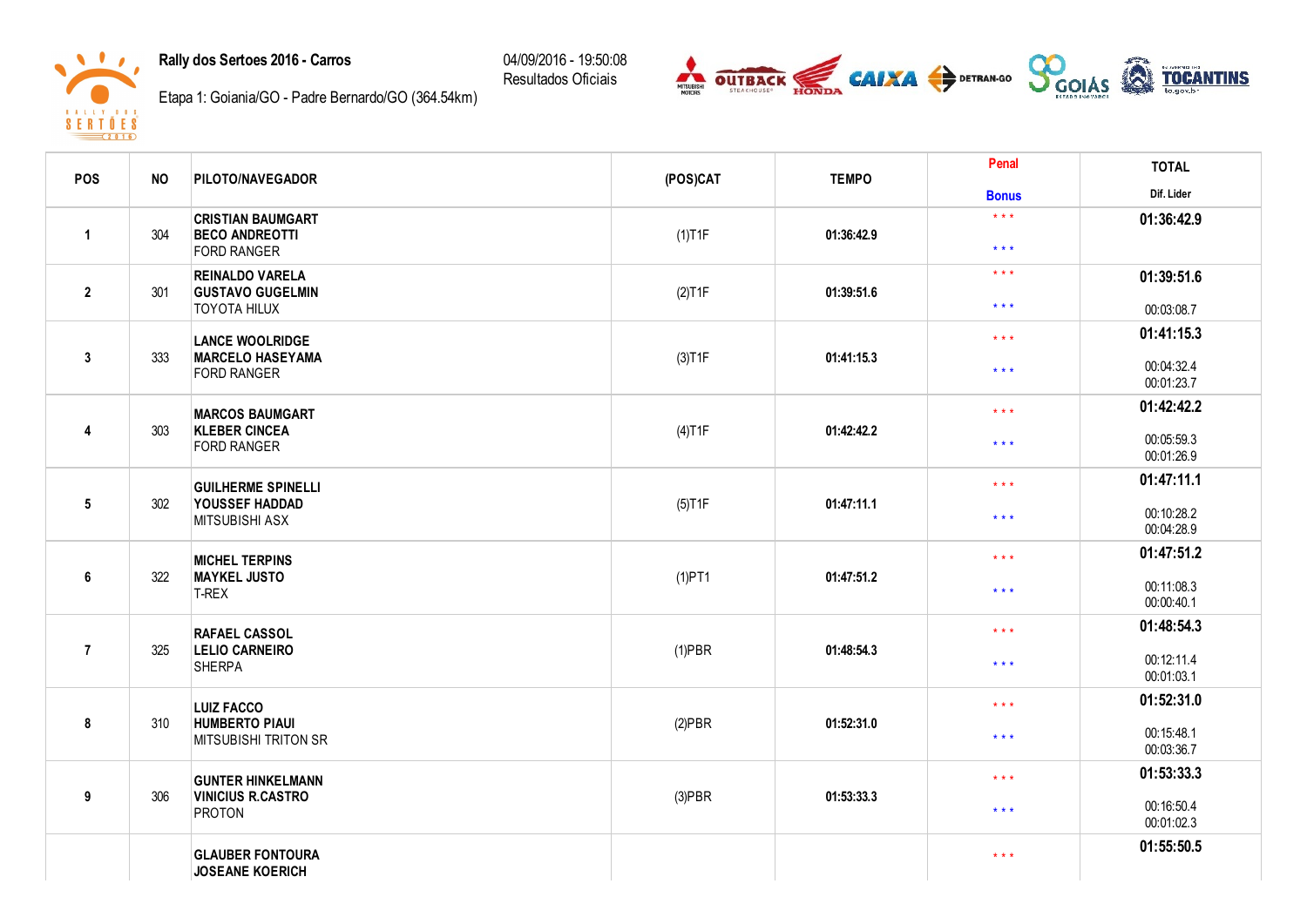| 10 | 311 | <b>MITSUBISHI TRITON SR</b>                                                    | $(1)$ SPD | 01:55:50.5            |                         |                          |
|----|-----|--------------------------------------------------------------------------------|-----------|-----------------------|-------------------------|--------------------------|
|    |     |                                                                                |           |                       | $\star$ $\star$ $\star$ | 00:19:07.6<br>00:02:17.2 |
|    |     | <b>LUCAS TEIXEIRA</b>                                                          |           |                       | $\star$ $\star$ $\star$ | 01:56:32.5               |
| 11 | 356 | <b>RAFAEL DIAS</b><br><b>SHERPA</b>                                            | $(4)$ PBR | 01:56:32.5            | $\star$ $\star$ $\star$ | 00:19:49.6<br>00:00:42.0 |
|    |     | <b>FABRICIO BIANCHINI</b>                                                      |           |                       | $\star$ $\star$ $\star$ | 01:57:16.3               |
| 12 | 334 | JOSE R. DOS SANTOS<br>T-REX                                                    | (2)PT1    | 01:57:16.3            | $\star$ $\star$ $\star$ | 00:20:33.4<br>00:00:43.8 |
|    |     | <b>JORGE WAGENFUHR JR</b>                                                      |           |                       | $\star$ $\star$ $\star$ | 01:58:06.3               |
| 13 | 319 | <b>JOEL KRAVTCHENKO</b><br>MITSUBISHI L200 EVO                                 | (3)PT1    | 01:58:06.3            | $\star$ $\star$ $\star$ | 00:21:23.4<br>00:00:50.0 |
|    |     | <b>LUIS NACIF</b>                                                              |           |                       | $\star$ $\star$ $\star$ | 01:58:16.7               |
| 14 | 305 | <b>FILIPE B.DE OLIVEIRA</b><br>RANGE ROVER EVOQUE                              | $(4)$ PT1 | 01:58:16.7            | $\star$ $\star$ $\star$ | 00:21:33.8<br>00:00:10.4 |
| 15 | 339 | <b>NADIMIR DE OLIVEIRA</b><br><b>RICARDO A.DA SILVA</b><br>MITSUBISHI TR4ER    |           |                       | $\star$ $\star$ $\star$ | 02:00:36.5               |
|    |     |                                                                                | (1)PD2    | 02:00:36.5            | $\star$ $\star$ $\star$ | 00:23:53.6<br>00:02:19.8 |
|    |     | PEDRO PRADO                                                                    |           |                       | $\star$ $\star$ $\star$ | 02:01:02.4               |
| 16 | 326 | <b>JOAQUIM BICUDO</b><br>MITSUBISHI X 10                                       | $(5)$ PT1 | 02:01:02.4            | $\star$ $\star$ $\star$ | 00:24:19.5<br>00:00:25.9 |
|    |     | <b>FREDERICO DA SILVA</b>                                                      |           |                       | $\star$ $\star$ $\star$ | 02:01:16.3               |
| 17 | 342 | <b>JOSE TOMICH JR</b><br>MITSUBISHI TR4 ER                                     | (2)PD2    | 02:01:16.3            | $\star$ $\star$ $\star$ | 00:24:33.4<br>00:00:13.9 |
| 18 | 344 | <b>SVEN FISCHER</b><br><b>JOAO LUIS STAL</b><br>MITSUBISHI PAJERO              |           |                       | $\star$ $\star$ $\star$ | 02:02:34.7               |
|    |     |                                                                                | (3)PD2    | 02:02:34.7            | $\star$ $\star$ $\star$ | 00:25:51.8<br>00:01:18.4 |
| 19 | 314 | <b>MAURO S.GUEDES</b><br><b>NEURIVAN CALADO</b><br><b>MITSUBISHI TRITON SR</b> |           |                       | $\star$ $\star$ $\star$ | 02:02:53.9               |
|    |     |                                                                                | $(6)$ PT1 | 02:02:53.9<br>$* * *$ |                         | 00:26:11.0<br>00:00:19.2 |
|    |     | <b>CRISTIAN DOMECG</b>                                                         |           |                       | $\star$ $\star$ $\star$ | 02:03:44.9               |
| 20 | 331 | <b>WEIDNER MOREIRA</b><br>MITSUBISHI TRITON                                    | $(2)$ SPD | 02:03:44.9            | $\star$ $\star$ $\star$ | 00:27:02.0<br>00:00:51.0 |
|    |     | <b>VALDIR DE LACERDA</b><br><b>ISAC PINTO</b>                                  |           |                       | $\star$ $\star$ $\star$ | 02:04:17.9               |
| 21 | 315 |                                                                                | $(3)$ SPD | 02:04:17.9            |                         |                          |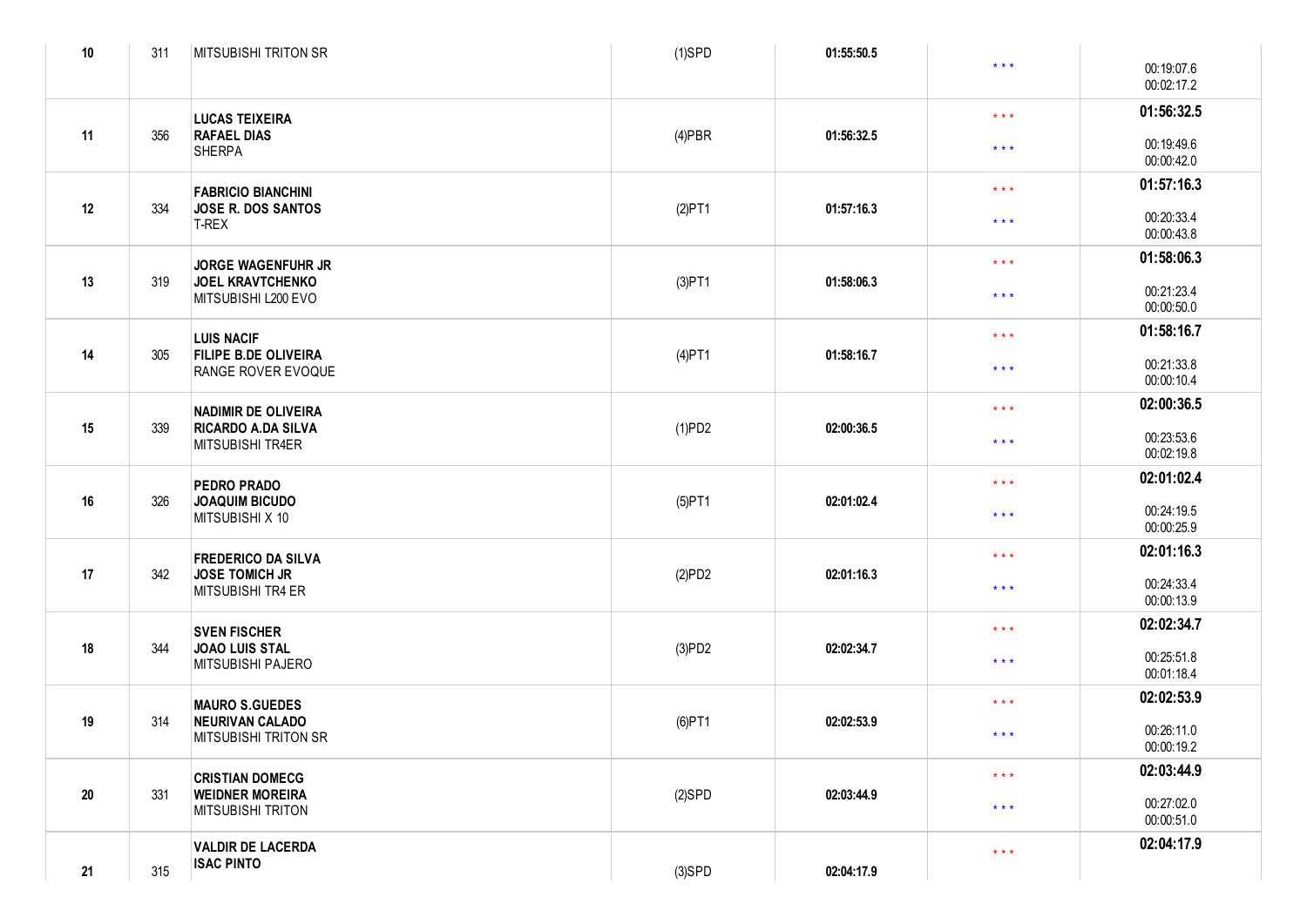|    |     | <b>MITSUBISHI TRITON SR</b>                                                              |                         |                                                                  |                          |                          |
|----|-----|------------------------------------------------------------------------------------------|-------------------------|------------------------------------------------------------------|--------------------------|--------------------------|
|    |     |                                                                                          |                         |                                                                  | $\star\star\star$        | 00:27:35.0<br>00:00:33.0 |
| 22 |     | <b>DAVISON J.RABECCHI</b><br><b>FLAVIO MARINHO</b><br>313<br><b>MITSUBISHI TRITON SR</b> |                         | 02:05:23.8                                                       | $\star$ $\star$ $\star$  | 02:05:23.8               |
|    |     |                                                                                          | $(7)$ PT1               |                                                                  | $\star$ $\star$ $\star$  | 00:28:40.9<br>00:01:05.9 |
|    |     | <b>CRISTIANO ROCHA</b>                                                                   | $(4)$ SPD<br>02:05:00.6 | 00:00:40.0                                                       | 02:05:40.6               |                          |
| 23 | 343 | <b>ANDERSON GERALDI</b><br>MITISUBISHI L200 RS                                           |                         |                                                                  | $\star\star\star$        | 00:28:57.7<br>00:00:16.8 |
|    |     | <b>ANTONIO TEIXEIRA</b>                                                                  |                         | 02:05:30.8                                                       | 00:01:00.0               | 02:06:30.8               |
| 24 | 355 | <b>EMERSON ETECHEBERE</b><br>MITSUBISHI L200RS                                           | $(5)$ SPD               |                                                                  | $\star\star\star$        | 00:29:47.9<br>00:00:50.2 |
|    |     | <b>CELSO MACEDO</b>                                                                      |                         |                                                                  | $\star$ $\star$ $\star$  | 02:06:45.5               |
| 25 | 330 | <b>BELEN MACEDO</b><br><b>MISTUBISHI TR4ER</b>                                           | (4)PD2                  | 02:06:45.5                                                       | $\star$ $\star$ $\star$  | 00:30:02.6<br>00:00:14.7 |
| 26 |     | <b>FABIO RUEDIGER</b><br><b>EDUARDO BAMPI</b><br>MITSUBISHI L200RS                       |                         |                                                                  | $\star$ $\star$ $\star$  | 02:08:45.6               |
|    | 338 |                                                                                          | $(6)$ SPD               | 02:08:45.6                                                       | $\star\star\star$        | 00:32:02.7<br>00:02:00.1 |
|    | 341 | <b>VILSON THOMAS</b><br><b>RAFAEL M. DA LUZ</b><br>MITSUBISHI TR4 ER                     |                         |                                                                  | $\star$ $\star$ $\star$  | 02:08:47.2               |
| 27 |     |                                                                                          | (5)PD2                  | 02:08:47.2<br>$\star\star\star$                                  | 00:32:04.3<br>00:00:01.6 |                          |
|    |     | <b>BARTOLOMEU CARVALHO</b>                                                               |                         | 02:08:51.7                                                       | $\star$ $\star$ $\star$  | 02:08:51.7               |
| 28 | 336 | JOSELITO DE MELO<br><b>MITSUBISHI TRITON SR</b>                                          | $(7)$ SPD               |                                                                  | $***$                    | 00:32:08.8<br>00:00:04.5 |
| 29 | 345 | <b>FABIO FREIRE</b><br><b>JOAO AFRO LEAL</b><br>MITSUBISHI TR4                           |                         |                                                                  | $\star$ $\star$ $\star$  | 02:09:44.7               |
|    |     |                                                                                          | (6)PD2                  | 02:09:44.7<br>$\star$ $\star$ $\star$                            |                          | 00:33:01.8<br>00:00:53.0 |
|    | 307 | <b>PAULO PICHINI</b><br><b>PAULO BOMBA</b><br>EVOQUE EVOQUE                              |                         |                                                                  | 00:01:00.0               | 02:10:09.9               |
| 30 |     |                                                                                          | $(8)$ PT1               | 02:09:09.9                                                       | $\star$ $\star$ $\star$  | 00:33:27.0<br>00:00:25.2 |
| 31 | 320 | <b>ROBERTO CAMPORESE</b><br><b>UMBERTO FIORI</b><br>MITSUBISHI PAJERO                    |                         | 00:02:00.0<br>$(6)$ T1F<br>02:09:08.1<br>$\star$ $\star$ $\star$ | 02:11:08.1               |                          |
|    |     |                                                                                          |                         |                                                                  |                          | 00:34:25.2<br>00:00:58.2 |
| 32 | 318 | <b>DALTRO MARONEZI</b><br><b>GUILHERME REZENDE</b>                                       | (7)PD2                  | 02:13:10.4                                                       | $\star$ $\star$ $\star$  | 02:13:10.4               |